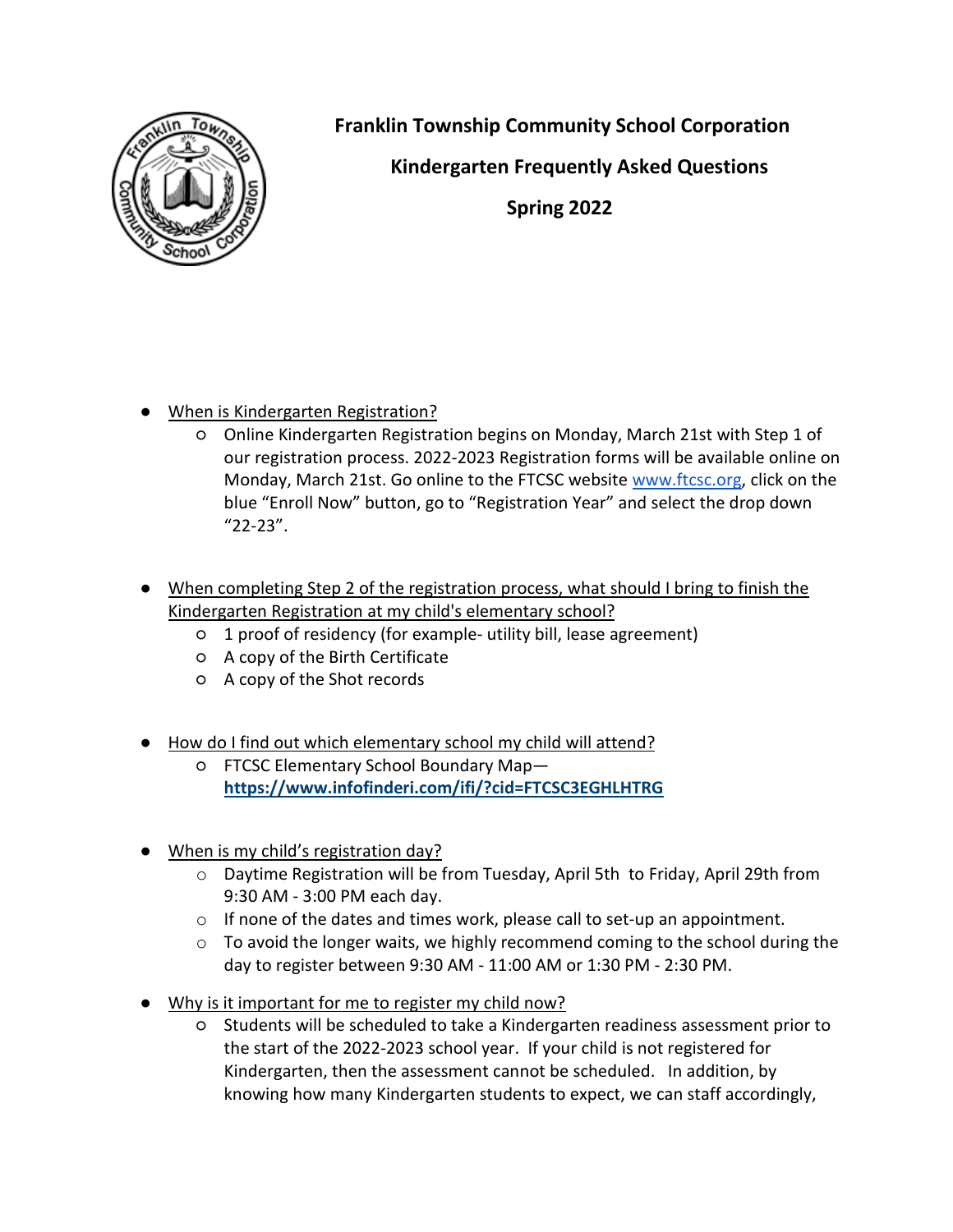and principals can begin putting class lists together for the coming school year. Students who are not registered are not included on those initial class lists.

- What kind of assessment will my child take?
	- Each child will be assessed using a Kindergarten readiness assessment. Parents will schedule an appointment for the assessment by school personnel when they enroll their child. This assessment will be administered by a certified teacher at each child's school. The assessment will take about 15 minutes. Parents will not sit with their child during the assessment. Parents will not receive a performance report. The purpose of the assessment is to assist with classroom placement.
- Kindergarten Entrance
	- The Indiana General Assembly amended I.C. 20-43-4-5 establishes a statewide entrance eligibility date for public school Kindergarten and stipulates a student residing in Indiana be at least five (5) years of age on or before October 1st in order to enroll in public school Kindergarten.
- Are there any exceptions for a child who is not five by October 1?
	- There is no appeal process for families requesting early entrance for a student who will be less than five years of age on or before October  $1<sup>st</sup>$ . HEA 1001 (2019)
- When will I be notified of my child's Kindergarten placement for the 2022-2023 school year?
	- You will receive information from your child's school the week before school starts that will include your child's placement for the 2022-2023 school year.